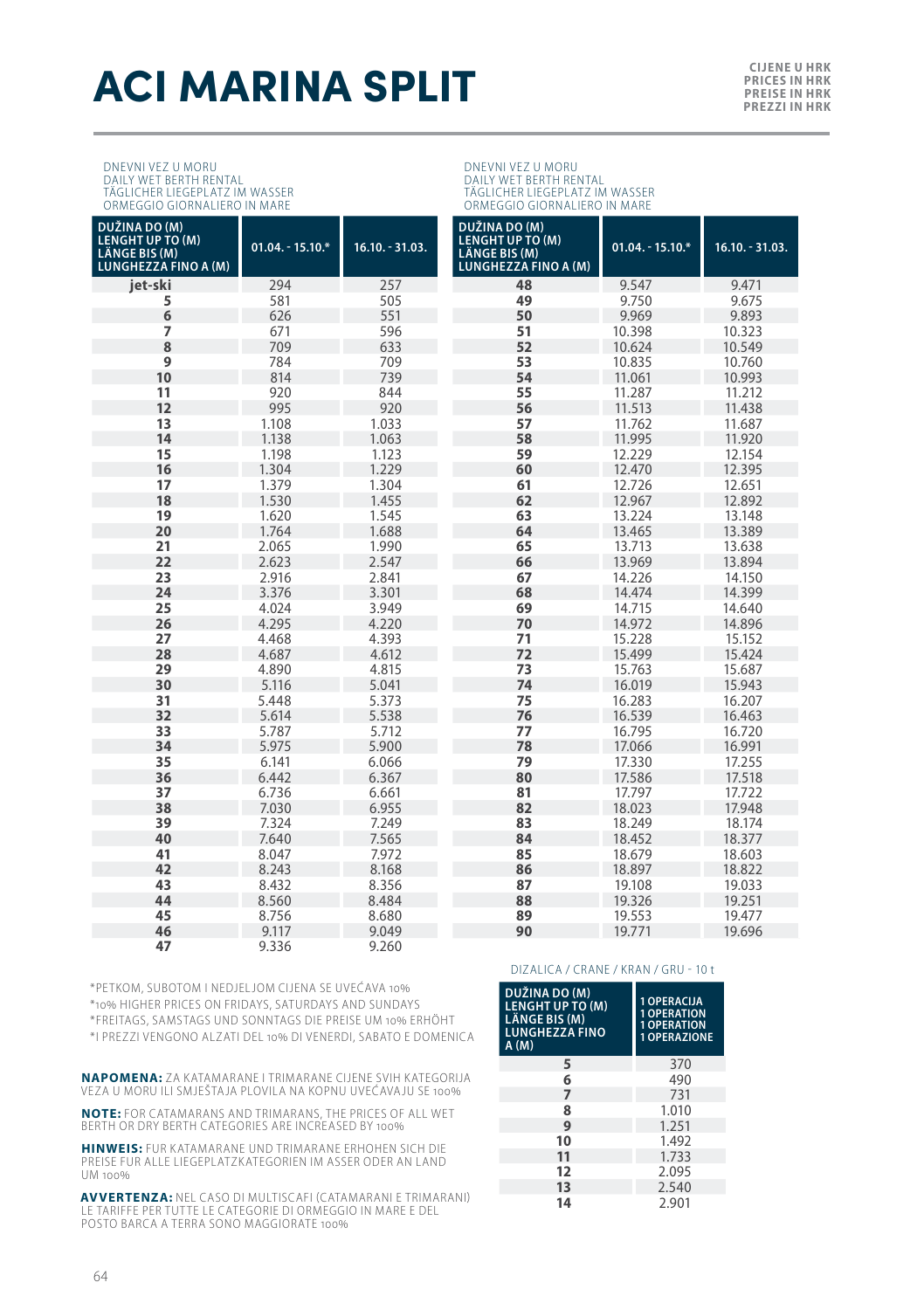#### **ACI Split**

Uvala Baluni 8 HR - 21000 Split Tel:  $+ 385 (0)21 398 599$ Fax: +385 (0)21 398 556 E-mail: m.split@aci-club.hr



## MJESECNI VEZ U MORU<br>MONTHLY WET BERTH RENTAL<br>MONATLICHER LIEGEPLATZ IM WASSER<br>ORMEGGIO MENSILE IN MARE

## MJESECNI VEZ U MORU<br>MONTHLY WET BERTH RENTAL<br>MONATLICHER LIEGEPLATZ IM WASSER<br>ORMEGGIO MENSILE IN MARE

| DUŽINA DO (M)<br><b>LENGHT UP TO (M)</b><br><b>LÄNGE BIS (M)</b><br><b>LUNGHEZZA FINO A (M)</b> | $01.04. - 15.10.$ | $16.10. - 31.03.$ | DUŽINA DO (M)<br><b>LENGHT UP TO (M)</b><br><b>LÄNGE BIS (M)</b><br><b>LUNGHEZZA FINO A (M)</b> | $01.04 - 15.10.$ | $16.10.-31.03.$ |
|-------------------------------------------------------------------------------------------------|-------------------|-------------------|-------------------------------------------------------------------------------------------------|------------------|-----------------|
| iet-ski                                                                                         | 3.873             | 1.967             | 48                                                                                              | 150.261          | 88.915          |
| 5                                                                                               | 7.746             | 3.934             | 49                                                                                              | 153.523          | 90.844          |
| 6                                                                                               | 8.258             | 4.446             | 50                                                                                              | 156.914          | 92.856          |
| 7                                                                                               | 8.778             | 4.958             | 51                                                                                              | 163.816          | 96.932          |
| 8                                                                                               | 9.283             | 5.471             | 52                                                                                              | 167.327          | 99.011          |
| 9                                                                                               | 10.172            | 5.983             | 53                                                                                              | 170.725          | 101.023         |
| 10                                                                                              | 11.061            | 6.510             | 54                                                                                              | 174.356          | 103.170         |
| 11                                                                                              | 13.111            | 8.100             | 55                                                                                              | 177.875          | 105.250         |
| 12                                                                                              | 14.007            | 8.627             | 56                                                                                              | 181.522          | 107.412         |
| 13                                                                                              | 14.881            | 9.140             | 57                                                                                              | 185.432          | 109.725         |
| 14                                                                                              | 17.413            | 10.624            | 58                                                                                              | 189.079          | 111.888         |
| 15                                                                                              | 18.686            | 11.370            | 59                                                                                              | 192.854          | 114.118         |
| 16                                                                                              | 22.544            | 13.645            | 60                                                                                              | 196.636          | 116.356         |
| 17                                                                                              | 24.653            | 14.881            | 61                                                                                              | 200.682          | 118.744         |
| 18                                                                                              | 26.763            | 16.124            | 62                                                                                              | 204.585          | 121.057         |
| 19                                                                                              | 28.820            | 17.337            | 63                                                                                              | 208.631          | 123.453         |
| 20                                                                                              | 33.815            | 20.268            | 64                                                                                              | 212.398          | 125.683         |
| 21                                                                                              | 36.829            | 22.054            | 65                                                                                              | 216.437          | 128.072         |
| 22                                                                                              | 40.981            | 24.495            | 66                                                                                              | 220.467          | 130.453         |
| 23                                                                                              | 47.038            | 28.051            | 67                                                                                              | 224.506          | 132.849         |
| 24                                                                                              | 55.711            | 33.160            | 68                                                                                              | 228.409          | 135.154         |
| 25                                                                                              | 68.572            | 40.717            | 69                                                                                              | 232.319          | 137.467         |
| 26                                                                                              | 71.601            | 42.503            | 70                                                                                              | 236.358          | 139.856         |
| 27                                                                                              | 74.622            | 44.273            | 71                                                                                              | 240.404          | 142.252         |
| 28                                                                                              | 77.636            | 46.051            | 72                                                                                              | 244.698          | 144.791         |
| 29                                                                                              | 80.672            | 47.837            | 73                                                                                              | 248.873          | 147.262         |
| 30                                                                                              | 83.701            | 49.615            | 74                                                                                              | 253.039          | 149.726         |
| 31                                                                                              | 86.866            | 51.469            | 75                                                                                              | 257.198          | 152.190         |
| 32                                                                                              | 90.053            | 53.360            | 76                                                                                              | 261.237          | 154.578         |
| 33                                                                                              | 93.225            | 55.221            | 77                                                                                              | 265.283          | 156.974         |
| 34                                                                                              | 96.389            | 57.097            | 78                                                                                              | 269.577          | 159.513         |
| 35                                                                                              | 99.576            | 58.950            | 79                                                                                              | 273.751          | 161.985         |
| 36                                                                                              | 103.050           | 61.007            | 80                                                                                              | 277.911          | 164.448         |
| 37                                                                                              | 106.516           | 63.042            | 81                                                                                              | 281.173          | 166.377         |
| 38                                                                                              | 109.997           | 65.084            | 82                                                                                              | 284.812          | 168.525         |
| 39                                                                                              | 113.470           | 67.125            | 83                                                                                              | 288.338          | 170.619         |
| 40                                                                                              | 116.951           | 69.167            | 84                                                                                              | 291.586          | 172.541         |
| 41                                                                                              | 120.748           | 71.412            | 85                                                                                              | 295.232          | 174.695         |
| 42                                                                                              | 124.568           | 73.665            | 86                                                                                              | 298.615          | 176.700         |
| 43                                                                                              | 128.388           | 75.911            | 87                                                                                              | 302.013          | 178.704         |
| 44                                                                                              | 132.201           | 78.156            | 88                                                                                              | 305.524          | 180.783         |
| 45                                                                                              | 136.021           | 80.394            | 89                                                                                              | 309.043          | 182.870         |
| 46                                                                                              | 143.503           | 84.914            | 90                                                                                              | 312.554          | 184.950         |
| 47                                                                                              | 146.878           | 86 911            |                                                                                                 |                  |                 |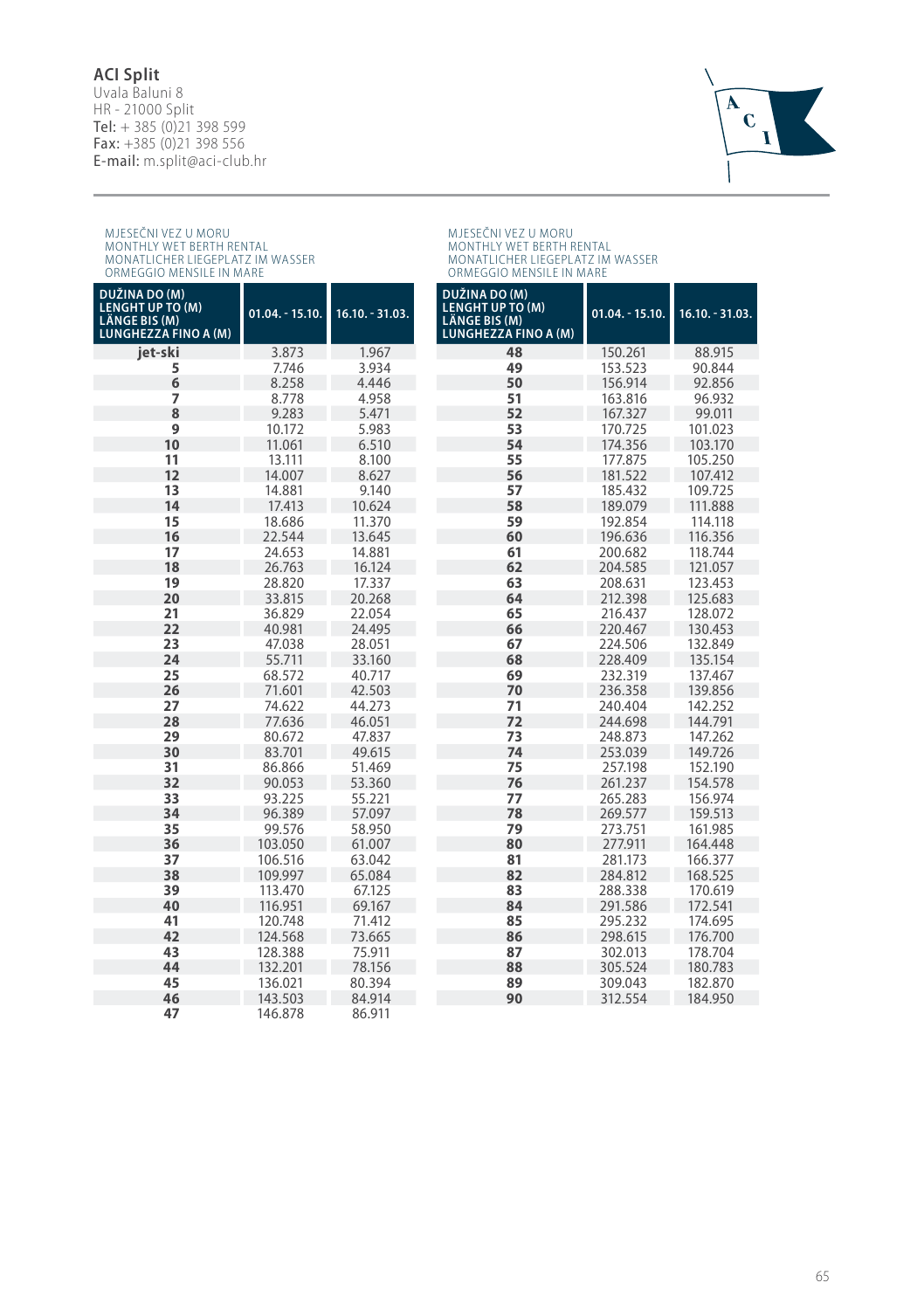## **ACI MARINA SPLIT**

#### VEZ U MORU / WET BERTH RENTAL / LIEGEPLATZ IM WASSER / ORMEGGIO IN MARE

| DUŽINA DO (M)<br>LENGHT UP TO (M)<br>LÄNGE BIS (M)<br><b>LUNGHEZZA FINO A (M)</b> | GODIŠNJE<br><b>YEARLY</b><br>ALLANNO | LJETNI VEZ* (6 MJESECI)<br>SUMMER SEASON* (6 MONTHS)<br>SOMMERLIEGEPLATZ *( 6 MONATE)<br>ORMEGGIO ESTIVO * (6 MESI) | ZIMSKI VEZ* (6 MJESECI)<br>WINTER SEASON* (6 MONTHS)<br>WINTERLIEGEPLATZ * (6 MONATE)<br><b>ORMEGGIO INVERNALE* (6 MESI)</b> |
|-----------------------------------------------------------------------------------|--------------------------------------|---------------------------------------------------------------------------------------------------------------------|------------------------------------------------------------------------------------------------------------------------------|
| jet-ski                                                                           | 8.032                                | 6.096                                                                                                               | 4.823                                                                                                                        |
| 5                                                                                 | 16.064                               | 12.191                                                                                                              | 9.645                                                                                                                        |
| 6                                                                                 | 20.668                               | 15.680                                                                                                              | 12.402                                                                                                                       |
| 7                                                                                 | 25.264                               | 19.168                                                                                                              | 15.160                                                                                                                       |
| 8                                                                                 | 29.860                               | 22.649                                                                                                              | 17.918                                                                                                                       |
| 9                                                                                 | 39.933                               | 30.297                                                                                                              | 23.960                                                                                                                       |
| 10                                                                                | 44.243                               | 33.567                                                                                                              | 26.545                                                                                                                       |
| 11                                                                                | 51.145                               | 38.803                                                                                                              | 30.689                                                                                                                       |
| 12                                                                                | 58.958                               | 44.733                                                                                                              | 35.375                                                                                                                       |
| 13                                                                                | 65.588                               | 49.758                                                                                                              | 39.353                                                                                                                       |
| 14                                                                                | 71.932                               | 54.573                                                                                                              | 43.158                                                                                                                       |
| 15                                                                                | 78.261                               | 59.372                                                                                                              | 46.955                                                                                                                       |
| 16                                                                                | 99.011                               | 71.254                                                                                                              | 58.302                                                                                                                       |
| 17                                                                                | 106.862                              | 76.905                                                                                                              | 62.921                                                                                                                       |
| 18                                                                                | 112.129                              | 80.687                                                                                                              | 66.018                                                                                                                       |
| 19                                                                                | 121.080                              | 87.137                                                                                                              | 71.292                                                                                                                       |
| 20                                                                                | 129.006                              | 92.841                                                                                                              | 75.956                                                                                                                       |
| 21                                                                                | 136.902                              | 98.514                                                                                                              | 80.605                                                                                                                       |
| 22                                                                                | 144.799                              | 104.203                                                                                                             | 85.261                                                                                                                       |
| 23                                                                                | 152.702                              | 109.891                                                                                                             | 89.910                                                                                                                       |
| 24                                                                                | 160.591                              | 115.565                                                                                                             | 94.551                                                                                                                       |
| 25                                                                                | 168.502                              | 121.261                                                                                                             | 99.215                                                                                                                       |
| 26                                                                                | 179.020                              | 128.833                                                                                                             | 105.408                                                                                                                      |
| 27                                                                                | 189.561                              | 136.413                                                                                                             | 111.617                                                                                                                      |
| 28                                                                                | 200.094                              | 143.992                                                                                                             | 117.817                                                                                                                      |
| 29                                                                                | 210.635                              | 151.580                                                                                                             | 124.018                                                                                                                      |
| 30                                                                                | 221.168                              | 159.159                                                                                                             | 130.219                                                                                                                      |
| 31                                                                                | 233.449                              | 167.997                                                                                                             | 137.452                                                                                                                      |
| 32                                                                                | 245.753                              | 176.850                                                                                                             | 144.693                                                                                                                      |
| 33                                                                                | 258.042                              | 185.696                                                                                                             | 151.934                                                                                                                      |
| 34                                                                                | 270.331                              | 194.534                                                                                                             | 159.167                                                                                                                      |
| 35                                                                                | 282.612                              | 203.372                                                                                                             | 166.400                                                                                                                      |
| 36                                                                                | 298.419                              | 214.749                                                                                                             | 175.705                                                                                                                      |
| 37                                                                                | 314.212                              | 226.118                                                                                                             | 185.003                                                                                                                      |
| 38                                                                                | 330.027                              | 237.495                                                                                                             | 194.315                                                                                                                      |
| 39                                                                                | 345.819                              | 248.857                                                                                                             | 203.613                                                                                                                      |
| 40                                                                                | 361.619                              | 260.235                                                                                                             | 212.918                                                                                                                      |
| 41                                                                                | 377.426                              | 271.604                                                                                                             | 222.223                                                                                                                      |
| 42                                                                                | 393.226                              | 282.974                                                                                                             | 231.528                                                                                                                      |
| 43                                                                                | 409.026                              | 294.351                                                                                                             | 240.833                                                                                                                      |
| 44                                                                                | 424.833                              | 305.720                                                                                                             | 250.138                                                                                                                      |
| 45                                                                                | 440.633                              | 317.090                                                                                                             | 259.436                                                                                                                      |
| 46                                                                                | 456.433                              | 328.459                                                                                                             | 268.741                                                                                                                      |
| 47                                                                                | 472.233                              | 339.837                                                                                                             | 278.046                                                                                                                      |
| 48                                                                                | 488.040                              | 351.206                                                                                                             | 287.351                                                                                                                      |
| 49                                                                                | 503.840                              | 362.576                                                                                                             | 296.656                                                                                                                      |
| 50                                                                                | 519.640                              | 373.945                                                                                                             | 305.961                                                                                                                      |

\* OVISNO O RASPOLOŽIVIM KAPACITETIMA

\* DEPENDING ON THE MARINA AVAILABILITY

\* JE NACH VERFÜGBARKEIT DER MARINA

\* SALVO DISPONIBILITÁ

**NAPOMENA:** PLOVILIMA KOJA SE KORISTE ZA IZNAJMLJIVANJE CIJENA LJETNOG VEZA UVEĆAVA SE ZA 10%

**NOTE:** FOR BOATS USED FOR CHARTER PURPOSES, THE SUMMER SEASON BERTH RENTAL FEE INCREASES BY 10 %

**HINWEIS:** FÜR WASSERFAHRZEUGE, DIE FÜR CHARTERTÄTIGKEIT GENUTZT WERDEN, WIRD DIE SOMMERLIEGEPLATZGEBÜHR UM 10% ERHÖHT

**AVVERTENZA:** PER LE IMBARCAZIONI CHE SONO USATE PER IL NOLEGGIO, IL PREZZO DELL'ORMEGGIO ESTIVO SARÀ MAGGIORATO DEL 10%